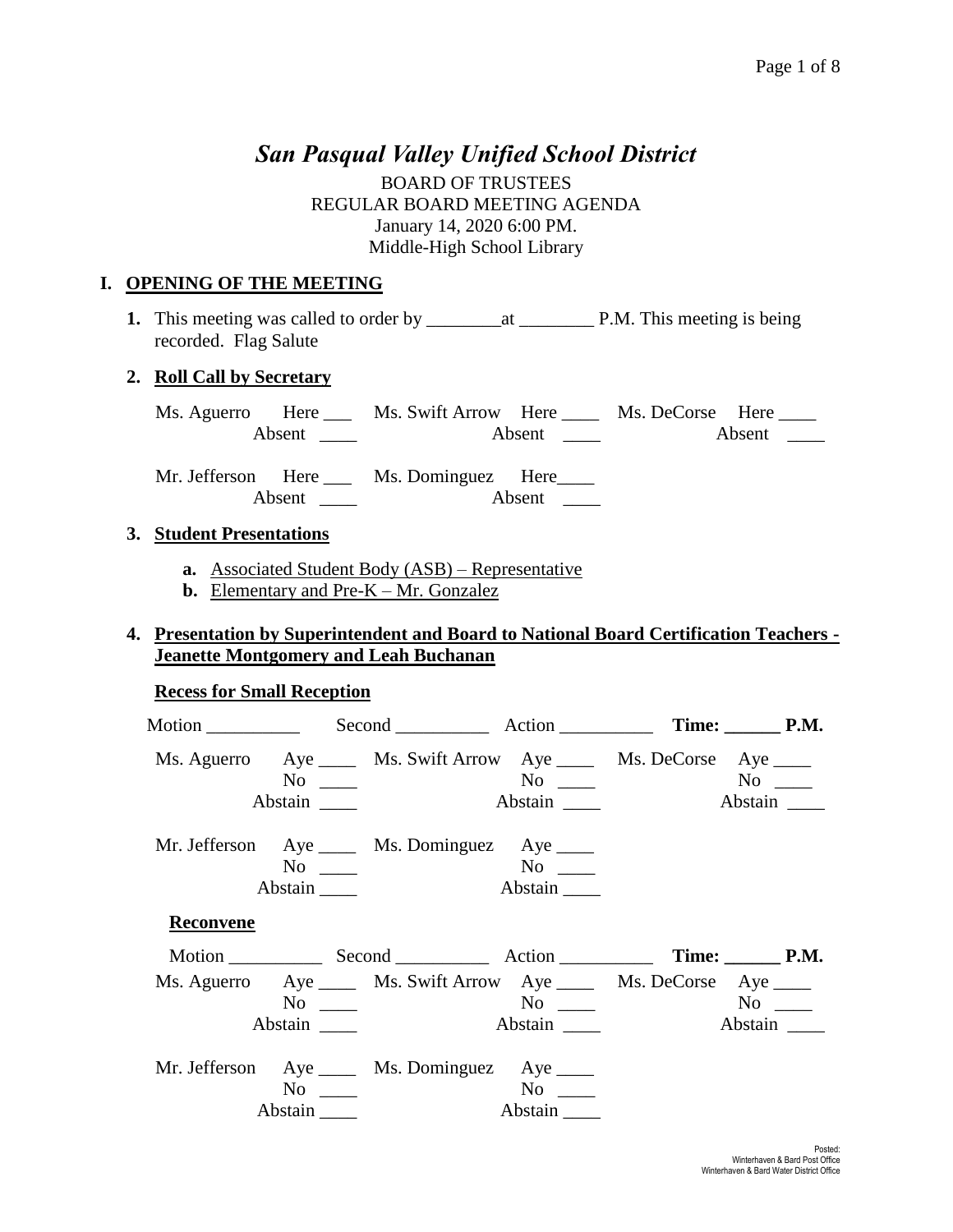#### **5. Re-Organization of Board – Election of Officers**

|                               |           | Ms. Aguerro Aye ______ Ms. Swift Arrow Aye ______ Ms. DeCorse Aye _____         |           |
|-------------------------------|-----------|---------------------------------------------------------------------------------|-----------|
|                               | $No \ \_$ |                                                                                 | $No \ \_$ |
|                               | Abstain   | Abstain $\frac{1}{\sqrt{1-\frac{1}{2}}}\right $                                 |           |
|                               |           | Mr. Jefferson Aye _____ Ms. Dominguez Aye ____                                  |           |
|                               | $No \ \_$ |                                                                                 |           |
|                               | Abstain   |                                                                                 |           |
|                               |           |                                                                                 |           |
|                               |           |                                                                                 |           |
|                               |           | Ms. Aguerro Aye _____ Ms. Swift Arrow Aye _____ Ms. DeCorse Aye ____            |           |
|                               | $No \_\_$ | $\overline{N_0}$ $\overline{\phantom{0}}$                                       |           |
|                               | Abstain   | Abstain                                                                         | Abstain   |
|                               |           | Mr. Jefferson Aye _____ Ms. Dominguez Aye _____                                 |           |
|                               | $No \ \_$ |                                                                                 |           |
|                               | Abstain   | Abstain                                                                         |           |
|                               |           |                                                                                 |           |
|                               |           |                                                                                 |           |
|                               |           |                                                                                 |           |
|                               |           | Ms. Aguerro Aye _____ Ms. Swift Arrow Aye _____ Ms. DeCorse Aye ____            |           |
|                               | $No \ \_$ | $No \_$                                                                         | $No \_$   |
|                               |           | Abstain                                                                         |           |
|                               |           | Mr. Jefferson Aye _____ Ms. Dominguez Aye _____                                 | Abstain   |
|                               | $No \ \_$ | $\overline{N_0}$ $\overline{\phantom{0}}$                                       |           |
|                               | Abstain   | Abstain                                                                         |           |
| <b>6. Approval of Minutes</b> |           |                                                                                 |           |
| Board Meeting on 12/10/2019   |           | It is recommended that the Board of Trustees approve the minutes of the Regular |           |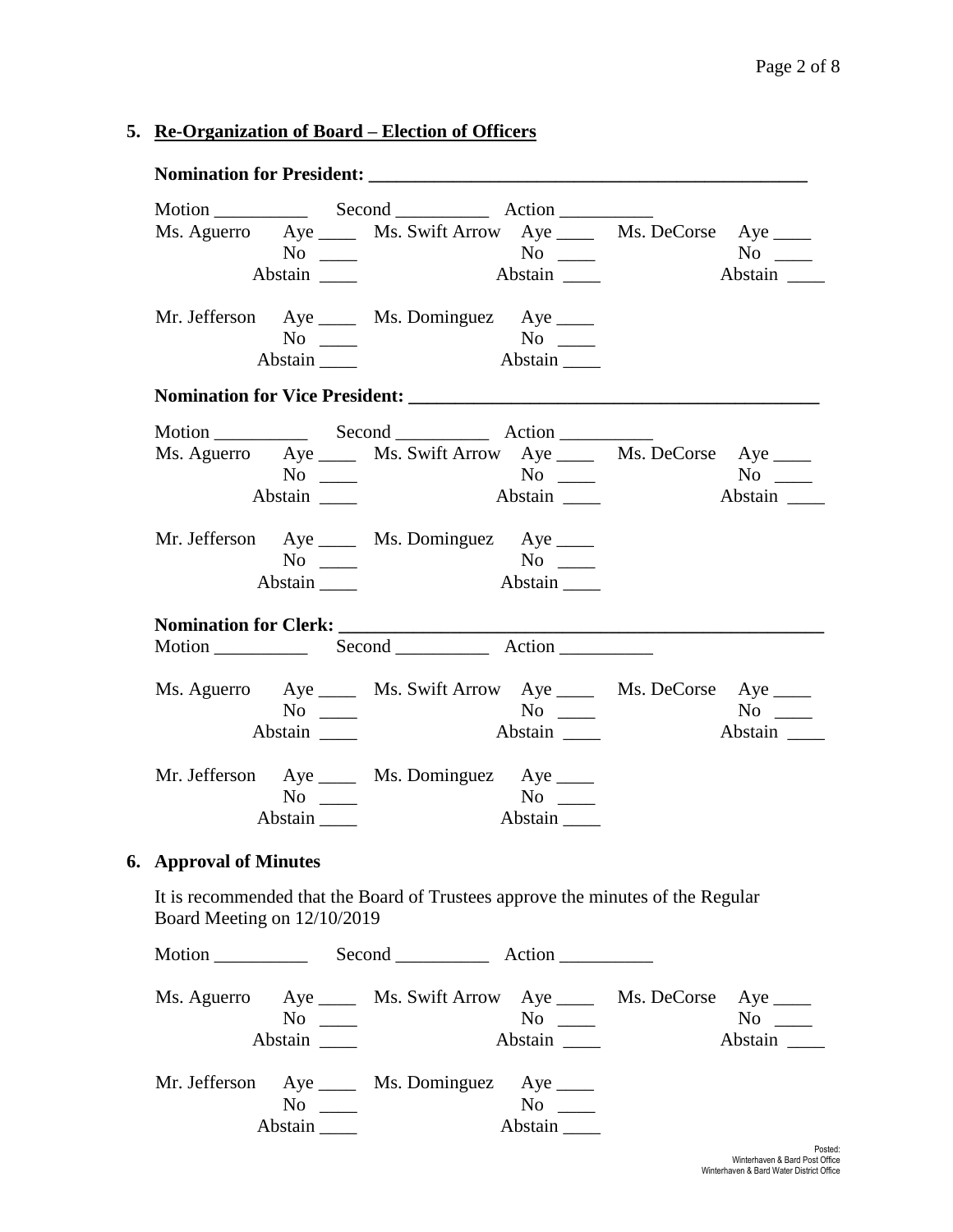### **7. Approval of Warrants**

Per EdCode 42631 and SPVUSD BP 3314, it is recommended that the Board of Trustees ratify the December warrants in the amount of \$678,824.62

| Motion |                          | Second Action                                                                                         |                                                        |                      |
|--------|--------------------------|-------------------------------------------------------------------------------------------------------|--------------------------------------------------------|----------------------|
|        | Abstain                  | Ms. Aguerro Aye _____ Ms. Swift Arrow Aye _____ Ms. DeCorse Aye ____<br>$\overline{N}$ $\overline{N}$ | $\overline{N}$ o $\overline{\phantom{nnn}}$<br>Abstain | $No \t —$<br>Abstain |
|        | $\mathbf{No}$<br>Abstain | Mr. Jefferson Aye _____ Ms. Dominguez Aye _____                                                       | No<br>Abstain                                          |                      |

#### **8. Public Comments**

Are there any public comments speakers who require translation?

\*Persons who have complaints against Board members or District staff are encouraged to seek resolution to those complaints by using the San Pasqual Valley Unified School District written complaint procedures before orally addressing them at a meeting. The Board will not respond to such complaints until the applicable complaint procedure (BP/AR 1312.1) has been followed and has reached the Board level. Where a complaint concerns a District employee identifiable by name, position, or other facts, the Board cannot respond until proper written notice has been given to the employee pursuant to Government Code Section 54957.

Comments shall be limited to three minutes per person (six minutes if translation is required) and twenty minutes (forty minutes if translation is required) for all comments, per topic, unless the board president, subject to the approval of the Governing Board, sets different time limits

- **a.** Are there any members of the public to be heard on items not appearing on agenda that are within the jurisdiction of the District?
- **b.** Are there any members of the public to be heard on items appearing on the agenda?
- **c.** Are there any members of the public or parents/guardians of Indian children on equal participation in educational programs provided by the district. Title VII of The Elementary and Secondary Education Act as amended by the Every Student Succeeds Act or PL 114-95

#### **II. PRESENTATIONS**

# **III. CONSENT ITEMS**

1. Sports: 6<sup>th</sup> Grade Boys Basketball Coach and Out of State Travel for Middle School Sports 19-20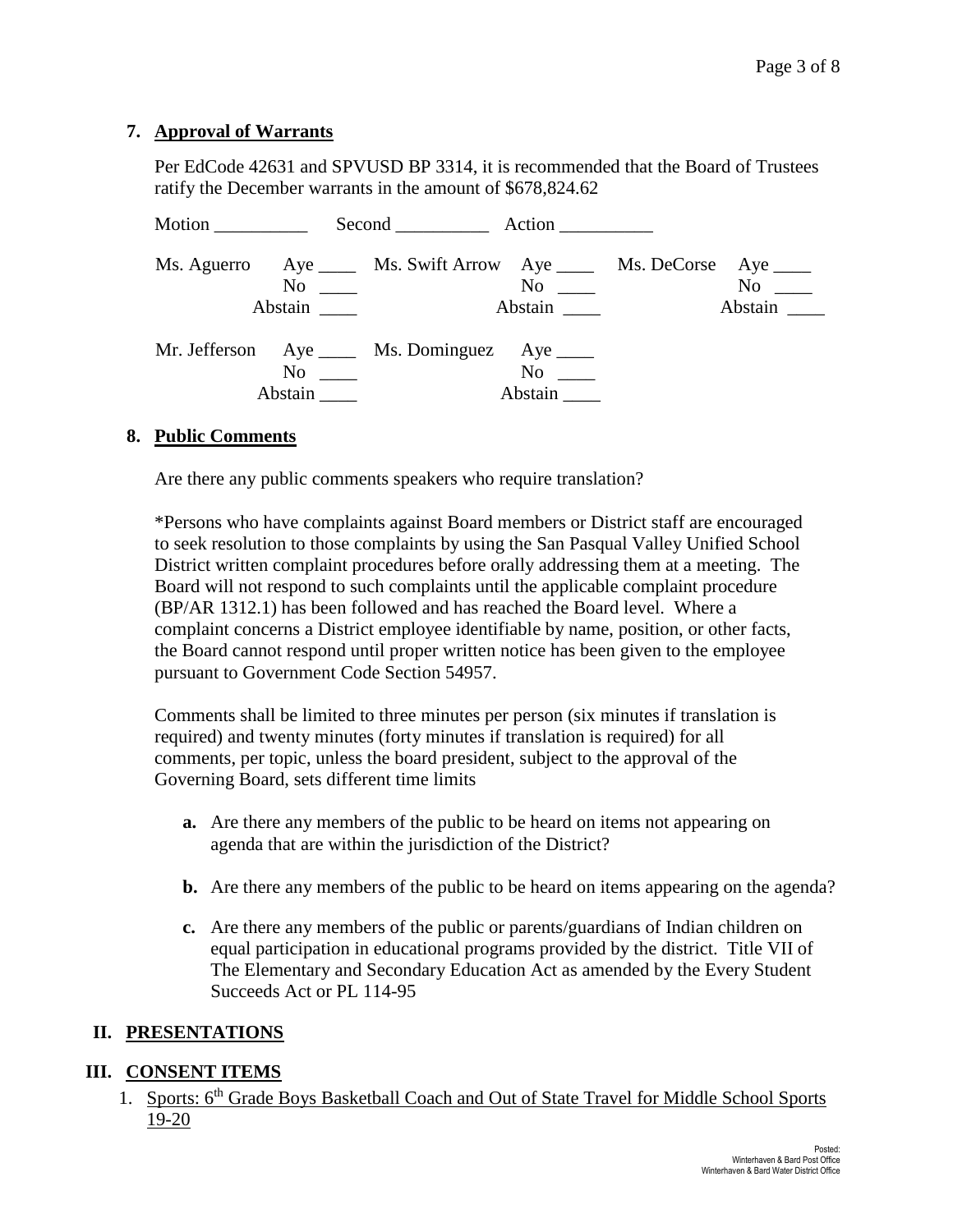- 2. Memorandum of Understanding Between Big Smiles California and San Pasqual Valley Unified School District
- 3. Memorandum of Understanding for a Consortium Established to Participate in the Strengthening Career and Technical Education for 21<sup>st</sup> Century Act.
- 4. Travel: Yuma Art Symposium
- 5. Certificated Seniority List 2019-2020
- 6. Classified Seniority List 2019-2020
- 7. Ratification: Travel to Yuma Arizona for FFA Pigeon Tagging

|         | Motion Second Action                                                                           |                      |                                           |                  |
|---------|------------------------------------------------------------------------------------------------|----------------------|-------------------------------------------|------------------|
| Abstain | Ms. Aguerro Aye _____ Ms. Swift Arrow Aye _____ Ms. DeCorse Aye ____<br>$\overline{\text{No}}$ | Abstain              | $\overline{N}$ o $\overline{\phantom{0}}$ | No no<br>Abstain |
| Abstain | Mr. Jefferson Aye _____ Ms. Dominguez Aye ____<br>$\rm No$                                     | $No \_\_$<br>Abstain |                                           |                  |

# **IV. MONTHLY REPORTS**

- 1. San Pasqual Teachers Association (SPTA) Ms. Leah Buchanan
- 2. California School Employees Association (CSEA) Ms. Airam Hernandez
- 3. Special Education Dr. Thien Hoang, Written Report
- 4. Middle School Ms. MaryKay Monson, Written Report
- 5. High School Mr. Juan Morales, Written Report
- 6. Business Services Ms. Kish Curtis
- 7. Superintendent/Bill Manes-Adult Education Principal Ms. Rauna Fox
	- a. LCAP update
	- b. Repurposing obsolete computers for use by students and/or families within the district
	- c. Dashboard Report
- 8. School Board

# **V. UNFINISHED BUSINESS**

# **VI. INFORMATION ITEMS**

1. District Wide Safety Plan – First Read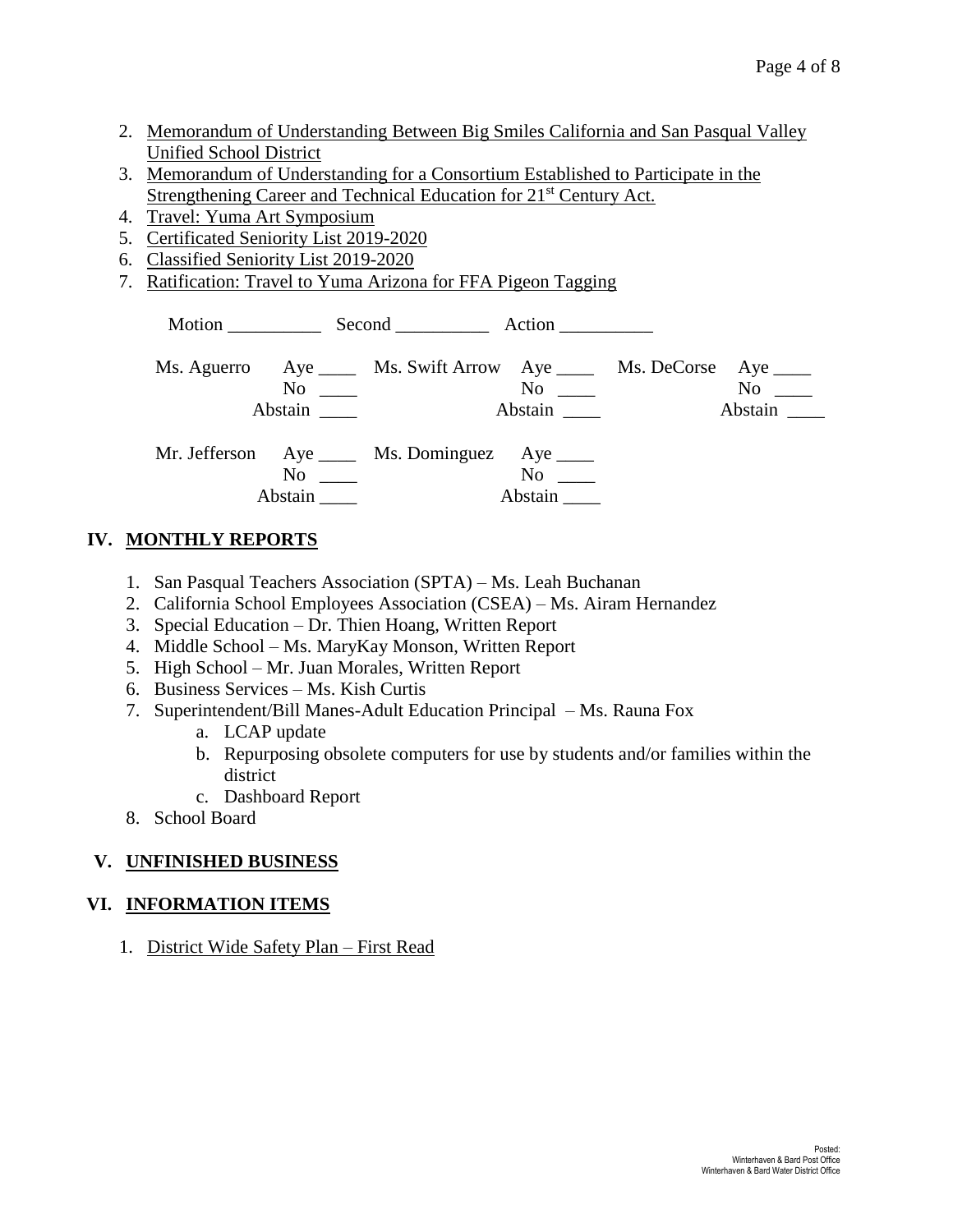# **VII. NEW BUSINESS**

| 1. Certification of Corrective Action for Audit Report Year end June 30, 2019 |                                  |                                                                                                                                                                                                                                                                             |                      |                      |
|-------------------------------------------------------------------------------|----------------------------------|-----------------------------------------------------------------------------------------------------------------------------------------------------------------------------------------------------------------------------------------------------------------------------|----------------------|----------------------|
|                                                                               |                                  |                                                                                                                                                                                                                                                                             |                      |                      |
|                                                                               | $No \ \_$                        | Ms. Aguerro Aye _____ Ms. Swift Arrow Aye _____ Ms. DeCorse Aye ____                                                                                                                                                                                                        |                      | $No \ \_$<br>Abstain |
|                                                                               | $No \ \_$<br>Abstain $\_\_\_\_\$ | Mr. Jefferson Aye _____ Ms. Dominguez Aye _____                                                                                                                                                                                                                             |                      |                      |
| 2. Comprehensive School Safety Plan - San Pasqual Valley High School          |                                  |                                                                                                                                                                                                                                                                             |                      |                      |
|                                                                               |                                  |                                                                                                                                                                                                                                                                             |                      |                      |
|                                                                               | $No \ \_$<br>Abstain             | Ms. Aguerro Aye _____ Ms. Swift Arrow Aye _____ Ms. DeCorse Aye ____                                                                                                                                                                                                        |                      | $No \ \_$<br>Abstain |
|                                                                               | $No \ \_$<br>Abstain $\_\_\_\_\$ | Mr. Jefferson Aye _____ Ms. Dominguez Aye _____                                                                                                                                                                                                                             | Abstain              |                      |
| 3. Discussion and Possible Action: Metal Detectors                            |                                  |                                                                                                                                                                                                                                                                             |                      |                      |
|                                                                               |                                  |                                                                                                                                                                                                                                                                             |                      |                      |
|                                                                               | $No \ \_$<br>Abstain _______     | Ms. Aguerro Aye _____ Ms. Swift Arrow Aye _____ Ms. DeCorse Aye ____                                                                                                                                                                                                        | $No \ \_$            | $No \_\_$            |
|                                                                               | N <sub>0</sub><br>Abstain        | Mr. Jefferson Aye Ms. Dominguez Aye<br><u> The Community of the Community of the Community of the Community of the Community of the Community of the Community of the Community of the Community of the Community of the Community of the Community of the Community of</u> | No<br>Abstain        |                      |
| 4. CSBA Manual Maintenance Service Checklist and update of affected policies. |                                  |                                                                                                                                                                                                                                                                             |                      |                      |
|                                                                               |                                  |                                                                                                                                                                                                                                                                             |                      |                      |
|                                                                               | $No \ \_$<br>Abstain             | Ms. Aguerro Aye ______ Ms. Swift Arrow Aye ______ Ms. DeCorse Aye _____                                                                                                                                                                                                     | $No \ \_$<br>Abstain | $No \ \_$<br>Abstain |
|                                                                               | $No \ \_$<br>Abstain             | Mr. Jefferson Aye _____ Ms. Dominguez Aye _____                                                                                                                                                                                                                             | $No \_$<br>Abstain   |                      |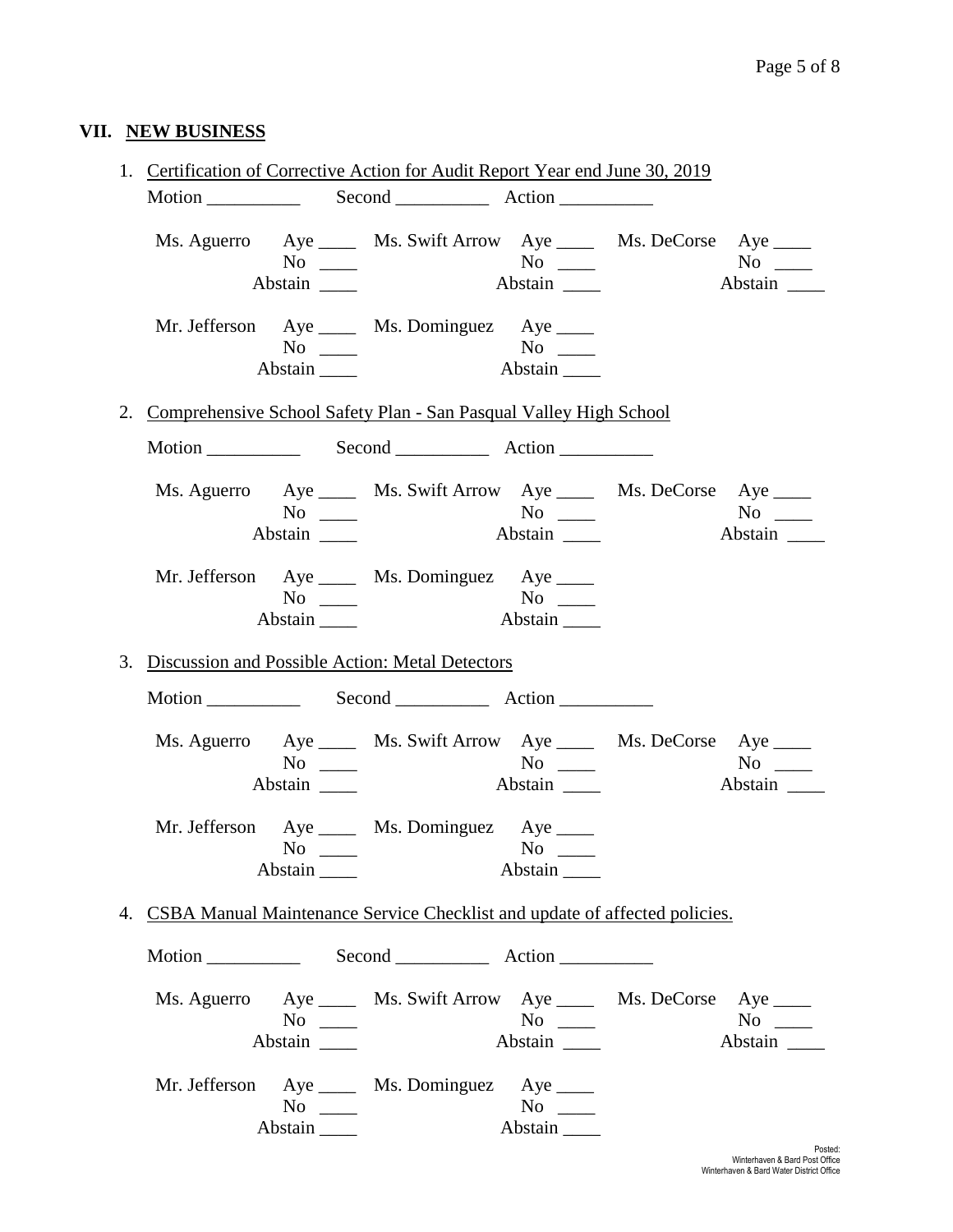|                                                                                                                                                                                                                                                                                                                        |                                                      | 5. Board Member Compensation for Members Absent During Board Meetings in December. |                      |              |                   |
|------------------------------------------------------------------------------------------------------------------------------------------------------------------------------------------------------------------------------------------------------------------------------------------------------------------------|------------------------------------------------------|------------------------------------------------------------------------------------|----------------------|--------------|-------------------|
|                                                                                                                                                                                                                                                                                                                        |                                                      |                                                                                    |                      |              |                   |
|                                                                                                                                                                                                                                                                                                                        | $\overline{N_0}$ $\overline{\phantom{0}}$<br>Abstain | Ms. Aguerro Aye _____ Ms. Swift Arrow Aye _____ Ms. DeCorse Aye ____               |                      | $N$ o        | Abstain           |
|                                                                                                                                                                                                                                                                                                                        | $No \ \_$<br>Abstain                                 | Mr. Jefferson Aye _____ Ms. Dominguez Aye _____<br>No<br>Abstain                   |                      |              |                   |
| VIII. BOARD COMMENTS                                                                                                                                                                                                                                                                                                   |                                                      |                                                                                    |                      |              |                   |
| IX. ITEMS FOR FUTURE AGENDA                                                                                                                                                                                                                                                                                            |                                                      |                                                                                    |                      |              |                   |
| 1. SRO Contract                                                                                                                                                                                                                                                                                                        |                                                      |                                                                                    |                      |              |                   |
| 2. $\frac{1}{2}$ $\frac{1}{2}$ $\frac{1}{2}$ $\frac{1}{2}$ $\frac{1}{2}$ $\frac{1}{2}$ $\frac{1}{2}$ $\frac{1}{2}$ $\frac{1}{2}$ $\frac{1}{2}$ $\frac{1}{2}$ $\frac{1}{2}$ $\frac{1}{2}$ $\frac{1}{2}$ $\frac{1}{2}$ $\frac{1}{2}$ $\frac{1}{2}$ $\frac{1}{2}$ $\frac{1}{2}$ $\frac{1}{2}$ $\frac{1}{2}$ $\frac{1}{2}$ |                                                      | 4.                                                                                 |                      |              |                   |
| X. CLOSED SESSION                                                                                                                                                                                                                                                                                                      |                                                      |                                                                                    |                      |              | Time: <b>P.M.</b> |
|                                                                                                                                                                                                                                                                                                                        |                                                      |                                                                                    |                      |              |                   |
|                                                                                                                                                                                                                                                                                                                        |                                                      |                                                                                    |                      |              |                   |
|                                                                                                                                                                                                                                                                                                                        | $No \ \_$<br>Abstain                                 | Ms. Aguerro Aye ______ Ms. Swift Arrow Aye ______ Ms. DeCorse Aye _____            | $No \ \_$<br>Abstain | $N$ o $\_\_$ | Abstain           |
|                                                                                                                                                                                                                                                                                                                        | $No \ \_$<br>Abstain $\_\_\_\_\$                     | Mr. Jefferson Aye _____ Ms. Dominguez Aye _____                                    | Abstain              |              |                   |
|                                                                                                                                                                                                                                                                                                                        | Government Code 54957.6                              | 1. CONFERENCE WITH LABOR NEGOTIATOR (Superintendent) - Pursuant to                 |                      |              |                   |
|                                                                                                                                                                                                                                                                                                                        |                                                      | 2. PERSONNEL MATTERS – Pursuant to Government Code 54957                           |                      |              |                   |
|                                                                                                                                                                                                                                                                                                                        |                                                      | a. Special Education ParaProfessional                                              |                      |              |                   |
|                                                                                                                                                                                                                                                                                                                        |                                                      | 3. STUDENT MATTERS – Pursuant to Education Code 48918                              |                      |              |                   |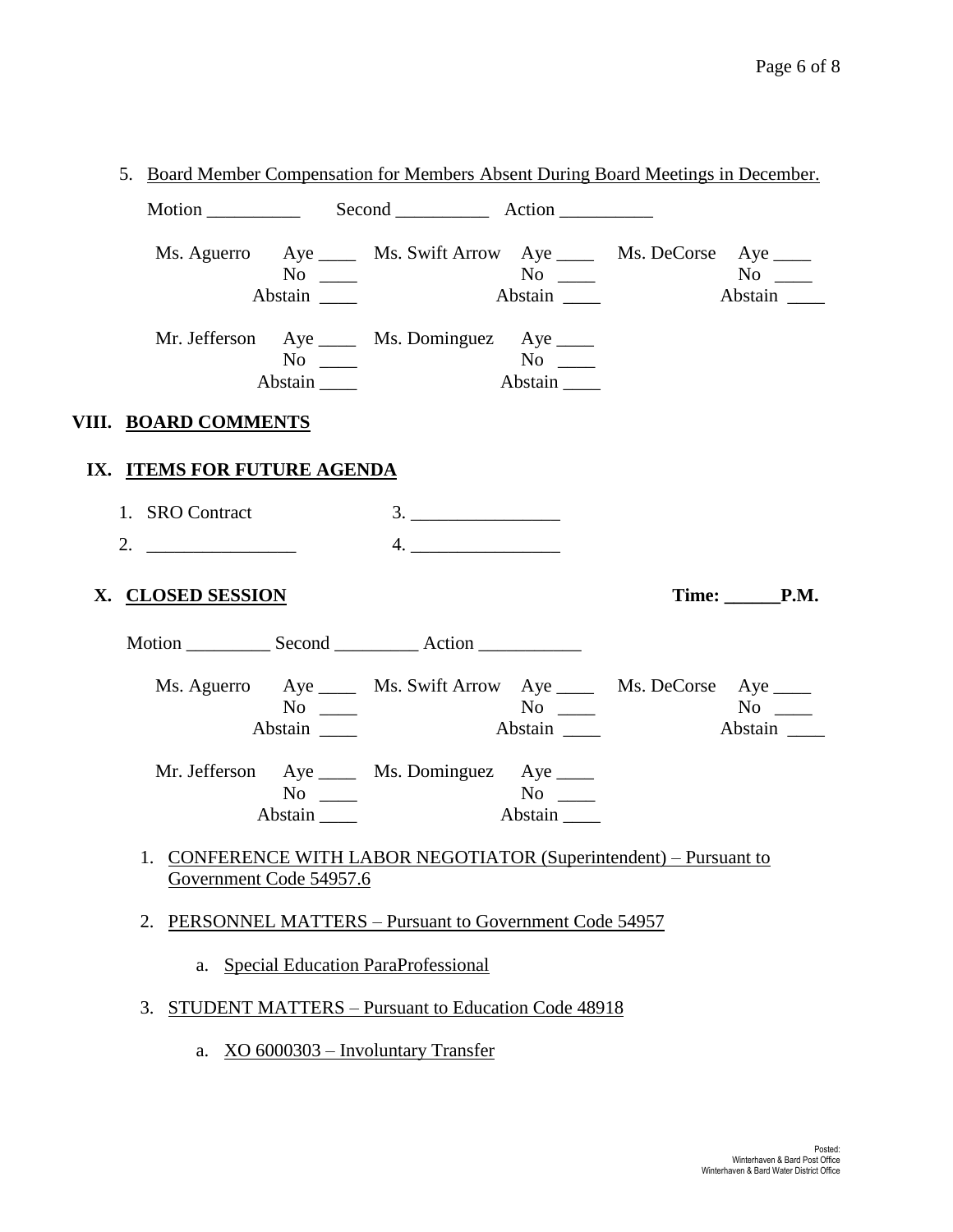| XI. <u>RECONVENE</u> |                                |                                                                                                                                                                                                         |                      | $Time:$ $P.M.$       |  |
|----------------------|--------------------------------|---------------------------------------------------------------------------------------------------------------------------------------------------------------------------------------------------------|----------------------|----------------------|--|
|                      |                                |                                                                                                                                                                                                         |                      |                      |  |
|                      | $No \ \_$                      | Ms. Aguerro Aye _____ Ms. Swift Arrow Aye _____ Ms. DeCorse Aye ____                                                                                                                                    | $N$ o<br>Abstain     | Abstain              |  |
|                      | $No \ \_$<br>Abstain           | Mr. Jefferson Aye _____ Ms. Dominguez Aye _____                                                                                                                                                         | Abstain              |                      |  |
|                      | Government Code 54957.6        | Report to the Public on any reportable action taken in Closed Session<br>1. CONFERENCE WITH LABOR NEGOTIATOR (Superintendent) – Pursuant to<br>2. PERSONNEL MATTERS - Pursuant to Government Code 54957 |                      |                      |  |
|                      |                                | a. Special Education ParaProfessional                                                                                                                                                                   |                      |                      |  |
|                      | $No \ \_$<br>Abstain           | Ms. Aguerro Aye _____ Ms. Swift Arrow Aye _____ Ms. DeCorse Aye ____                                                                                                                                    | Abstain              | $No \ \_$<br>Abstain |  |
|                      | $No \ \_$<br>Abstain $\_\_\_\$ | Mr. Jefferson Aye _____ Ms. Dominguez Aye _____                                                                                                                                                         | $N$ o<br>Abstain     |                      |  |
|                      |                                | 3. STUDENT MATTERS - Pursuant to Education Code 48918<br>a. XO 6000303 – Involuntary Transfer                                                                                                           |                      |                      |  |
|                      |                                |                                                                                                                                                                                                         |                      |                      |  |
|                      | $No \ \_$                      | Ms. Aguerro Aye _____ Ms. Swift Arrow Aye _____ Ms. DeCorse Aye ____                                                                                                                                    | $No \ \_$<br>Abstain | $No \ \_$<br>Abstain |  |
|                      | $No \ \_$<br>Abstain           | Mr. Jefferson Aye _____ Ms. Dominguez Aye _____                                                                                                                                                         | $No \ \_$<br>Abstain |                      |  |